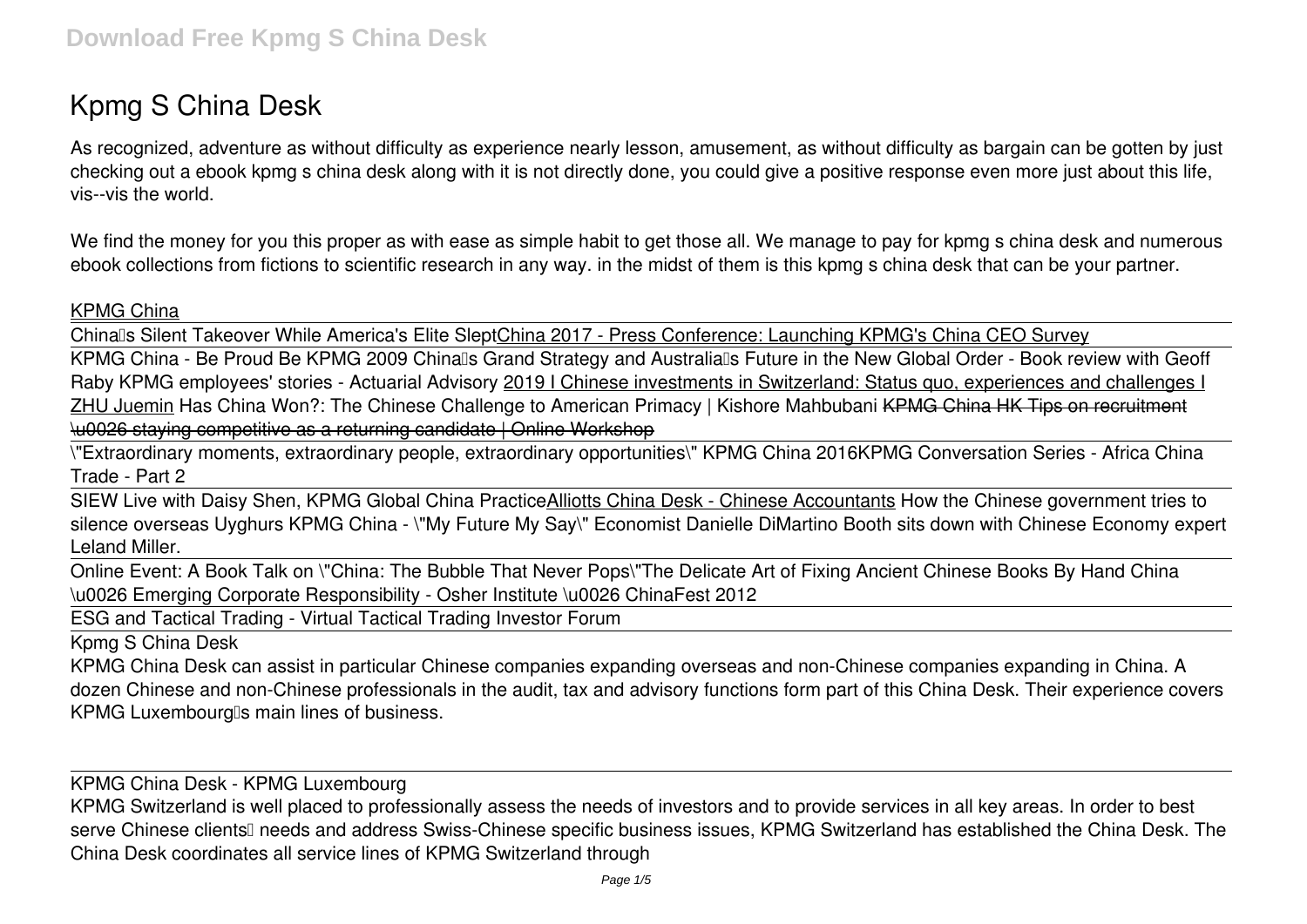#### KPMG's China Desk

Having recognised this upward trend, KPMG Lower Gulf has established the **IChina DeskI** to provide tailored services to clients from both sides. We provide services to clients from GCC (the United Arab Emirates, Kingdom of Saudi Arabia, Oman, Kuwait, Qatar, Bahrain) and the wider Middle East region in relation to their planned and existing investments and projects in China.

China Desk - KPMG United Arab Emirates

In order to best serve Chinese clients<sup>[]</sup> needs and address Swiss-Chinese specific business issues, KPMG Switzerland has established the China Desk. The China Desk coordinates all service lines of KPMG Switzerland through an experienced and multilingual team that has the knowledge and resources to conduct engagements of all sizes.

#### KPMG<sub>IS</sub> China Desk

KPMGIs China Desk Network is a network of professionals from KPMG member irms dedicated to assisting foreign companies investing in China, and to supporting Chinese companies investing overseas. The China Desk network assists foreign companies as they

#### Kpmg S China Desk - chimerayanartas.com

The desks have been formed to assist clients - in their mother tongue - with the Luxembourg and international aspects of their projects. Luxembourg based companies investing in China, Russia, Japan, Germany and the USA can also draw on our in-depth knowledge of these markets and their unique complexities.

International Desks - KPMG Luxembourg

The main focus of KPMG Norway<sup>n</sup>s China Desk is to assist Chinese entities on inbound investment in Norway and Norwegian clients with investments in China. Through Ørjanlls connections in KPMG China and our international network, we are well positioned to assists Norwegian clients in China within a broad range of services. The KPMG Norway China Desk forms participates within the KPMG Global China Practice, a network of over 50 Local China Practices headquartered in China.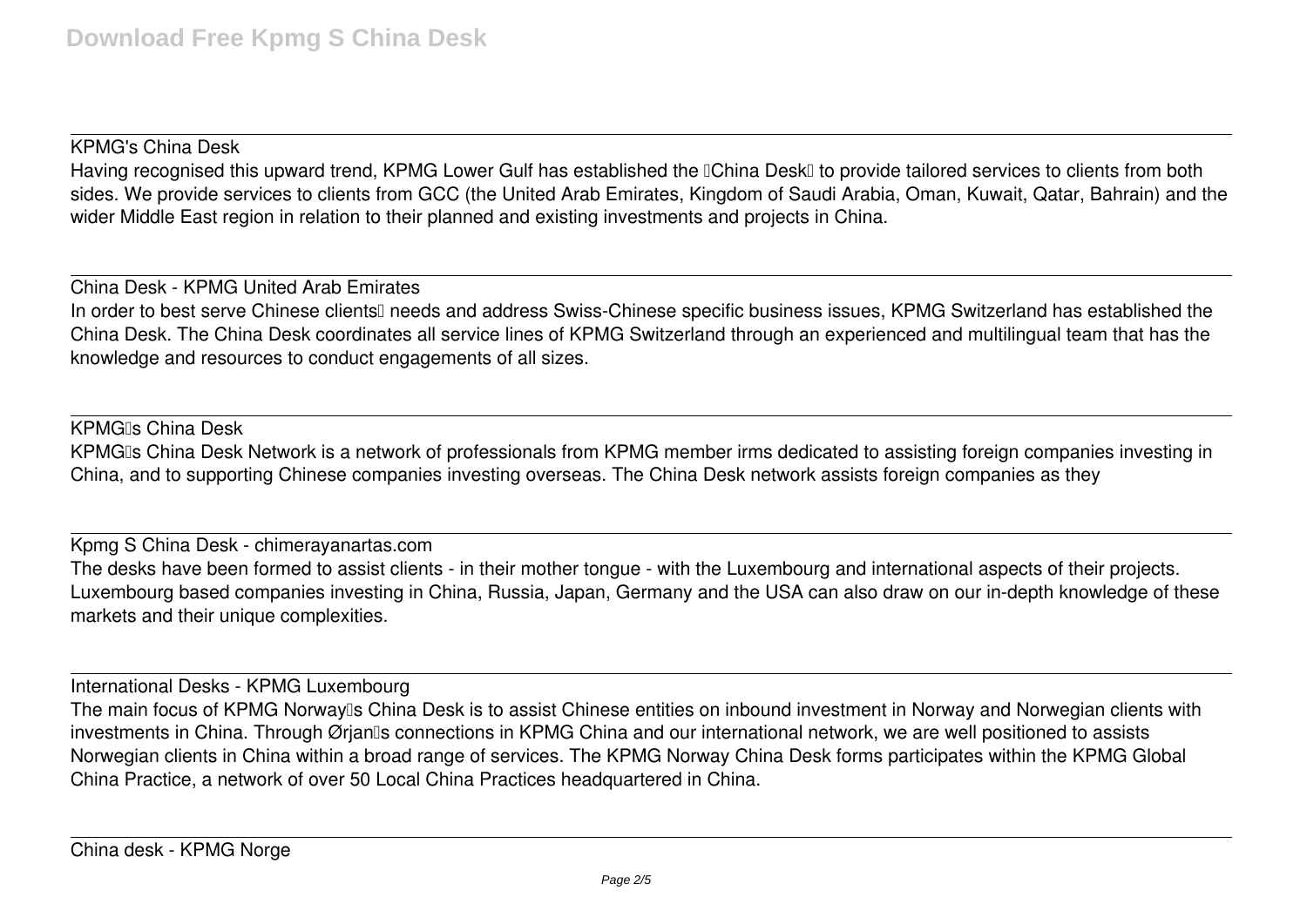### **Download Free Kpmg S China Desk**

KPMG Chinalls recently released 10 Macroeconomic Trends in 2021 outlook report highlights. KPMG Chinalls recently released 10 Macroeconomic Trends in 2021 outlook report highlights. Financial Services Grocery companies rated highest for customer experience excellence in Hong Kong amid pandemic, Financial Services providers show improvement ...

Home - KPMG China It<sup>II</sup>s among the top five host economies for FDI inflows and outflows. Out of the 40 wealthiest countries it<sup>I</sup>s ranked third in innovation-based competitiveness, and out of 38 OECD countries it<sup>n</sup>s number one in GDP contributed per hour worked (more details here). KPMG US Desk <sup>n</sup> your gateway to our services

KPMG Luxembourg's US Desk Find out how KPMG's expertise can help you and your company. Subscription Subscribe to KPMG Insights Footer Subscription Subscription Subscription E-mail address is invalid. Email Address Submit

Office locations - KPMG United States Access Free Kpmg S China Desk Penny Chen, ICS Senior Manager, U.S. China Practice, KPMG in the United States ... Help Desk: 1-877-398-1471 or outside the U.S. at 1-954-969-3342. KPMG TaxWatch Webcast 4/18/2012 ©2012 KPMG LLP, a Delaware limited liability partnership and the U.S. member firm of the KPMG KPMGIs China Practice in Belgium - KPMG Belgium

Kpmg S China Desk - wakati.co KPMGIs China Practice in Belgium is a multidisciplinary group of senior professionals dedicated to providing quality advice and services to Chinese businesses that are doing business in Europe or plan to invest in Europe, and to European companies that want to enter or further expand into the Chinese market.

KPMG<sub>Is</sub> China Practice in Belgium - KPMG Belgium KPMGIs China Desk Network is a network of professionals from KPMG member irms dedicated to assisting foreign companies investing in China, and to supporting Chinese companies investing overseas. The China Desk network assists foreign companies as they invest in China, covering a broad range of needs --- from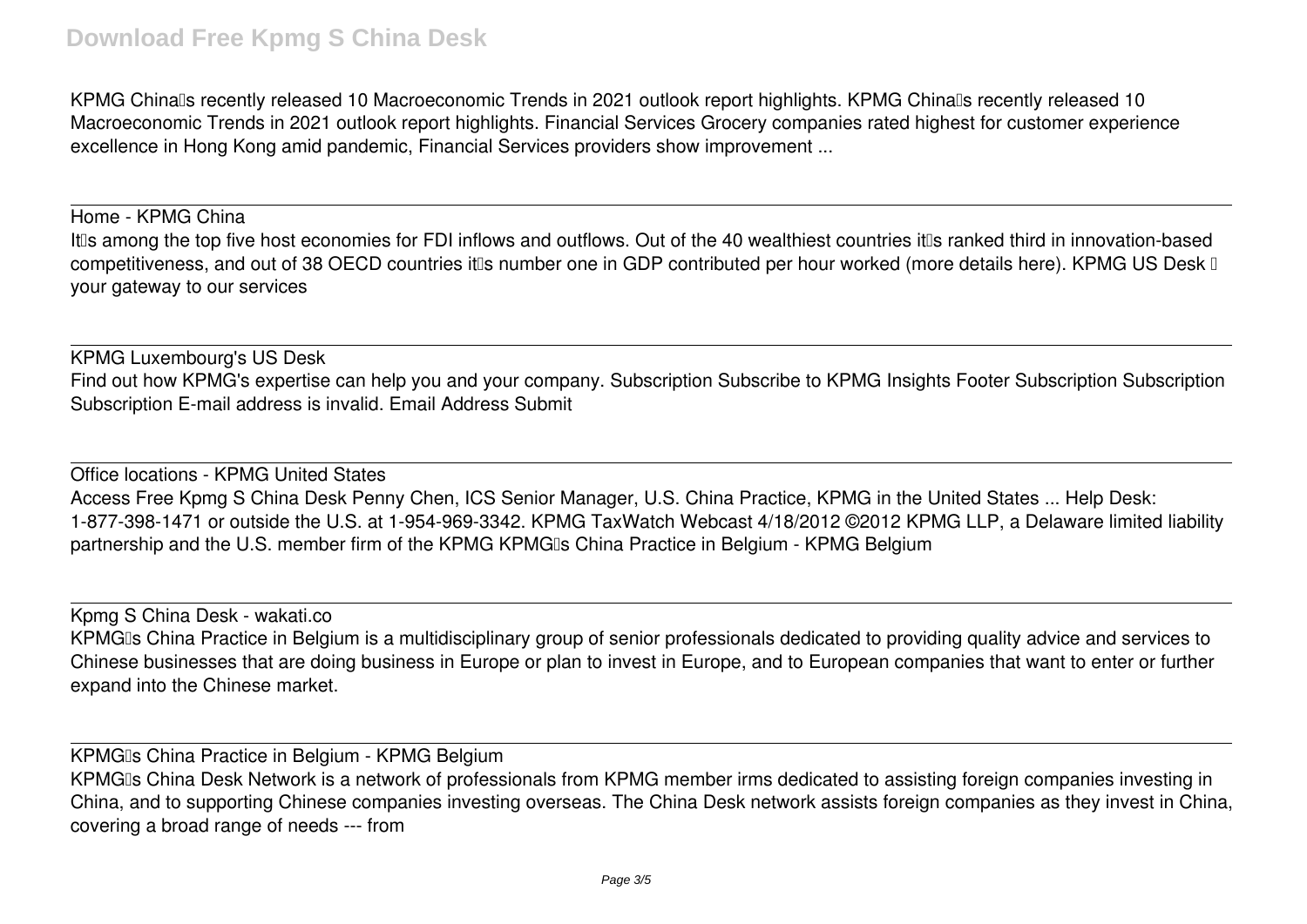Kpmg S China Desk - bitofnews.com KPMGIs China Desk Network is a network of professionals from KPMG member irms dedicated to assisting foreign companies investing in China, and to supporting Chinese companies investing overseas. The China Desk network assists foreign companies as they invest in China, covering a broad range of needs --- from

Kpmg S China Desk - campus-haacht.be KPMG's China Desk The main focus of KPMG Norway's China Desk is to assist Chinese entities on inbound investment in Norway and Norwegian clients with investments in China. Through Ørjan<sup>n</sup>s connections in KPMG China and our international network, we are well positioned to assists Norwegian clients in China within a broad range of services.

Kpmg S China Desk - mallaneka.com The main focus of KPMG Norway<sup>n</sup>s China Desk is to assist Chinese entities on inbound investment in Norway and Norwegian clients with investments in China. Through Ørjanlls connections in KPMG China and our international network, we are well positioned to assists Norwegian clients in China within a broad range of services.

Kpmg S China Desk - remaxvn.com KPMGIs U.S. International Corridors network of local and in-country professionals collaborates with organizations serving companies that are investing and doing business in the region to provide our clients insights and assistance in gaining local knowledge and developing success strategies.

U.S. Germany Corridor - KPMG United States

KPMG is a global network of professional firms providing Audit, Tax & Advisory services. close. Share with your friends. Insights Industries Services Careers About Blog Please note that your account has not been verified - unverified account will be deleted 48 hours after initial registration. Click anywhere on the bar, to resend verification ...